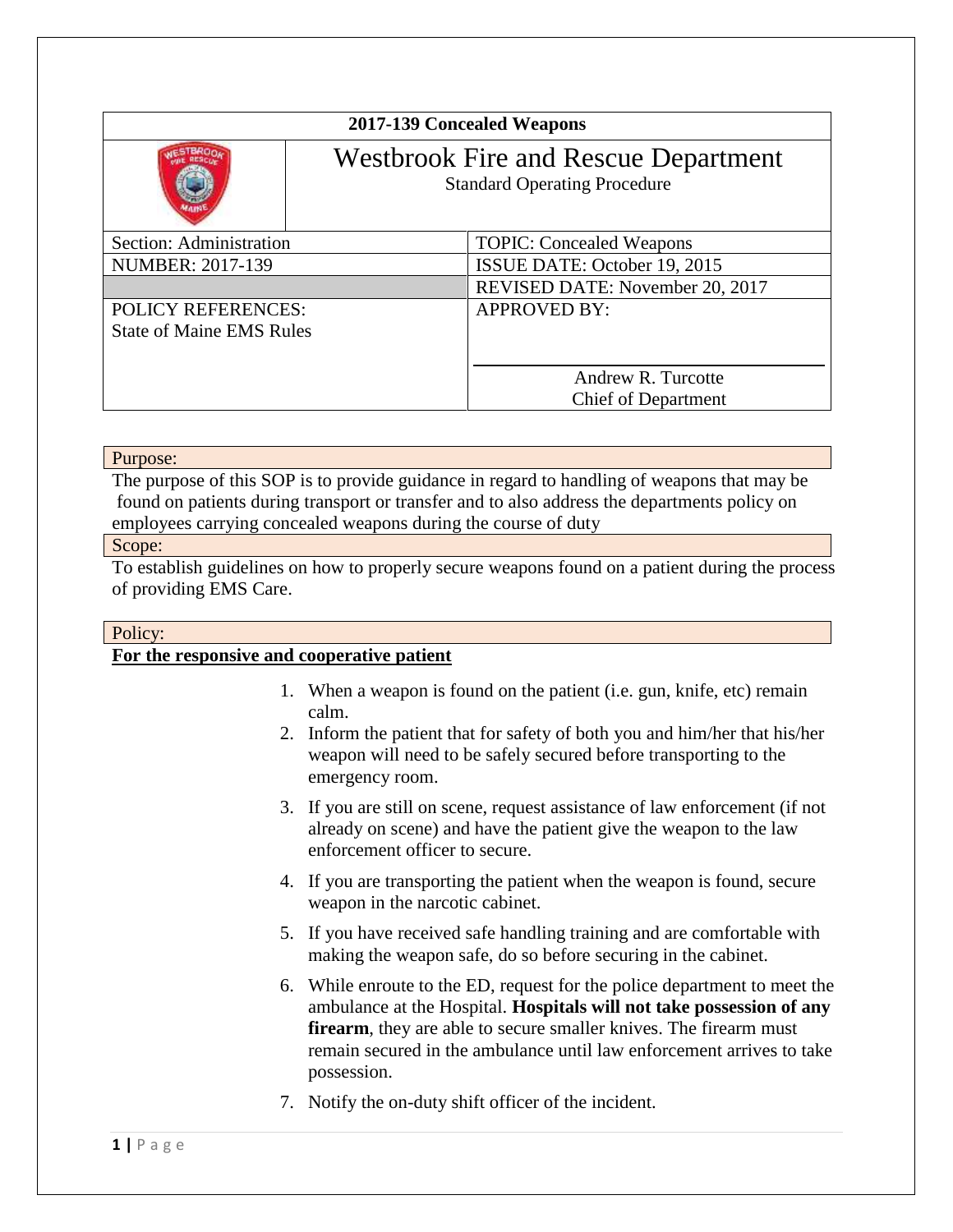#### **For an uncooperative/combative patient**

- 1. When a weapon is found on the patient (i.e. gun, knife, etc) remain calm.
- 2. If you are still on scene, request assistance from law enforcement (if not already on scene) and wait for the law enforcement officer to arrive before treating and/or transporting the patient.
- 3. After law enforcement secures the weapon, transport the patient to the emergency department.
- 4. If you are transporting the patient when the weapon is found, immediately request the ambulance operator to contact the police for assistance.
- 5. If you have received safe handling training and are comfortable with making the weapon safe, do so at this time and secure in the narcotics cabinet.
- 6. Do not attempt to remove a weapon or make a weapon safe unless you have had training and are comfortable doing so.
- 7. Notify the on-duty shift officer of the incident.

### **For an unresponsive patient**

- 1. When a weapon is found on the patient (i.e. gun, knife, etc) remain calm.
- 2. If you are still on scene, request assistance of law enforcement (if not already on scene) and allow the officer to remove the firearm and secure it. If the medical emergency is deemed life threatening, leave the weapon with the on-scene fire officer and/or fire personnel until law enforcement arrives to secure the weapon. DO NOT take the weapon to the emergency room.
- 3. If you are transporting the patient when the weapon is found, immediately request the ambulance operator to contact the police for assistance.
- 4. If you have received safe handling training and are comfortable with making the weapon safe, do so at this time and securing in the narcotics cabinet.
- 5. Do not attempt to remove a weapon or make a weapon safe unless you have had training and are comfortable doing so.
- 6. Notify the on-duty shift officer of the incident.